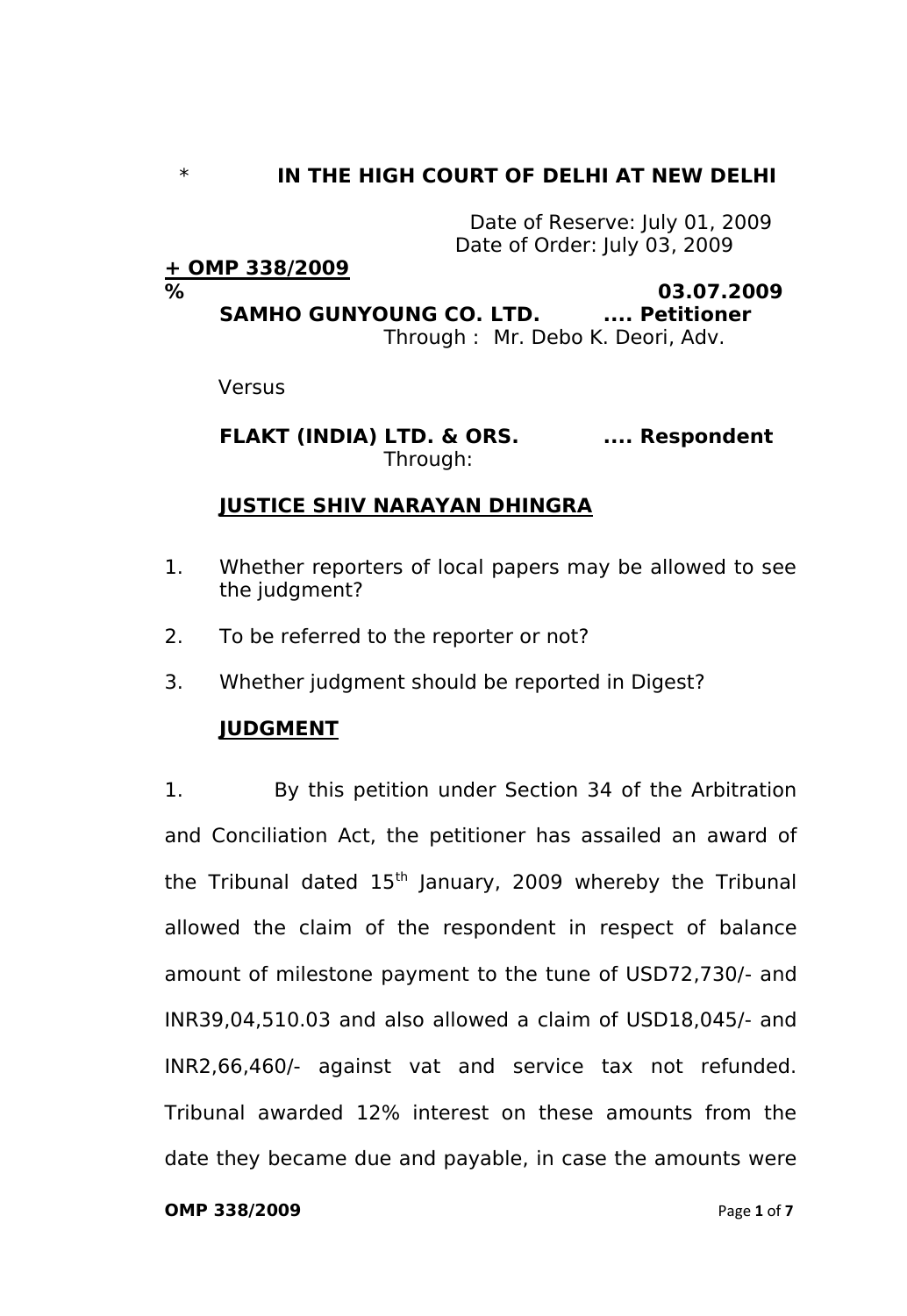not paid within 15 days of the passing of award, till realization. The Tribunal also directed the petitioner to pay balance 25% of the retention money of the claim and costs of arbitration proceedings.

2. The respondent/claimant had entered into a subcontract with the petitioner, called as 'TVS sub-contract' and the petitioner had deducted an amount of USD72,730/- and INR39,04,510.03 out of the payments due towards the respondent and had also not refunded vat and service tax in terms of contract and had not paid remaining retention money to the tune of 25% which resulted into invocation of the Arbitration agreement by the respondent and passing of the award by the Tribunal in favour of the respondent. The contention of the counsel for the petitioner is that the subcontract entered into between the petitioner and the respondent though was a lumpsum contract inclusive of all taxes, royalty, custom duties (other than custom duties, i.e., basic custom duty, CVD and SAD of specified imported items which were not payable under the special exemption notification under the Customs Act, 1962 as described in terms of payment, Annexure-4), excise duty and other duties, still the petitioner was entitled to make deductions in case of an

**OMP 338/2009** Page **2** of **7**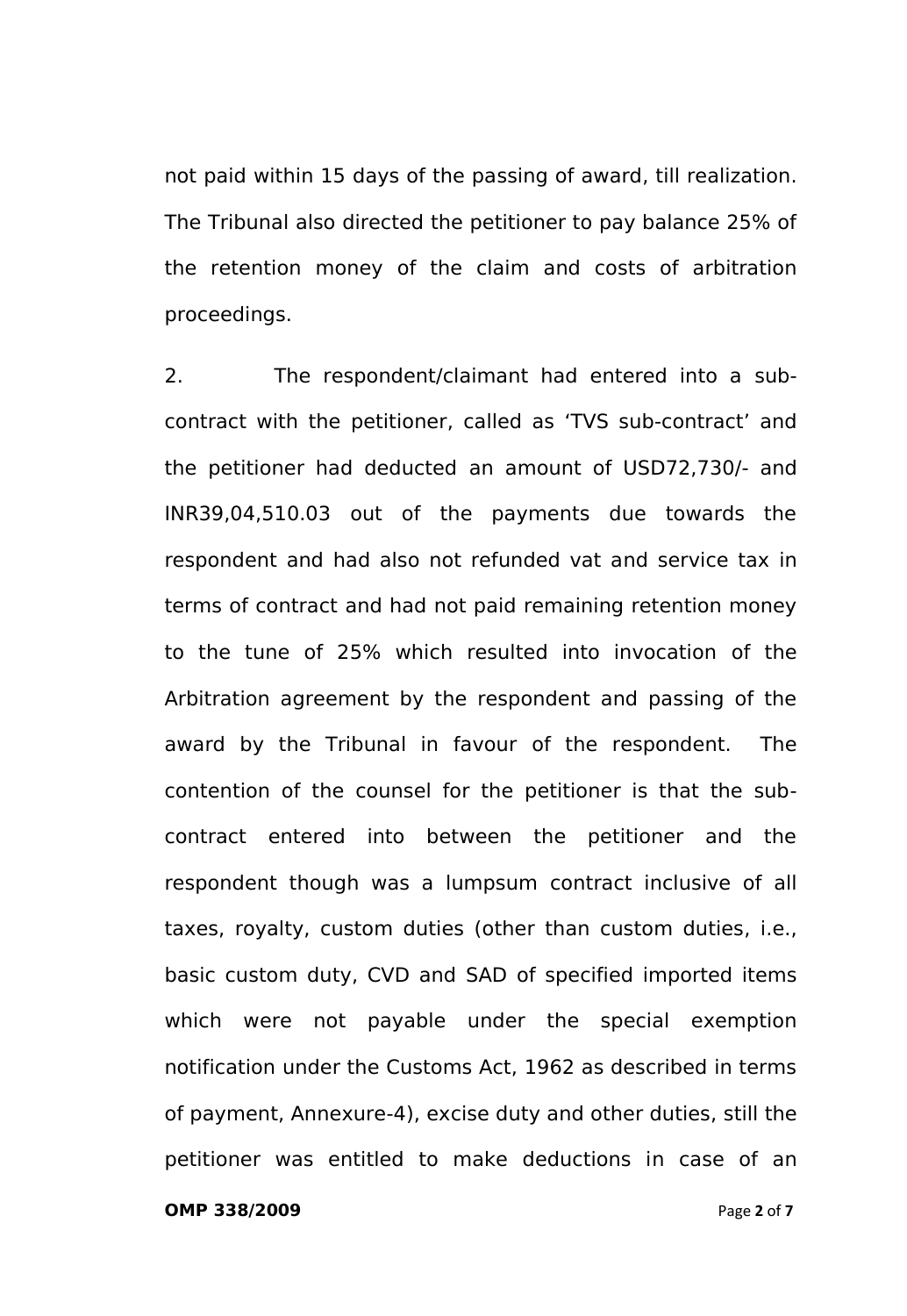eventuality of deviation in the custom duty rates. The petitioner contended that it was entitled to deduct the amount on account of exemption of custom duty enjoyed by respondent under different notifications. The contracted lumpsum price entitled the petitioner to make recoveries of the amounts recovered from the petitioner by Samsung, on backto-back basis.

3. The learned Arbitral Tribunal considered the contract between the parties and the specific clauses regarding custom duty and came to conclusion that the petitioner's assumption that the fixed lumpsum price under the sub-contract was variable as per custom duty, was factually not correct. It was observed that there was no component of custom duty in the fixed lumpsum price agreed under the contract nor there was any incidence of custom duty charged and paid to the Government thereafter in respect of any of the imports into the country under the contract. The Tribunal also observed that the petitioner neither pleaded nor proved if any amount towards the exemption of custom duty was adjusted by the principal contractor (Samsung) from amount payable to the petitioner. It was also observed that the petitioner had failed to produce on record the invoices raised by Samsung on

### **OMP 338/2009** Page **3** of **7**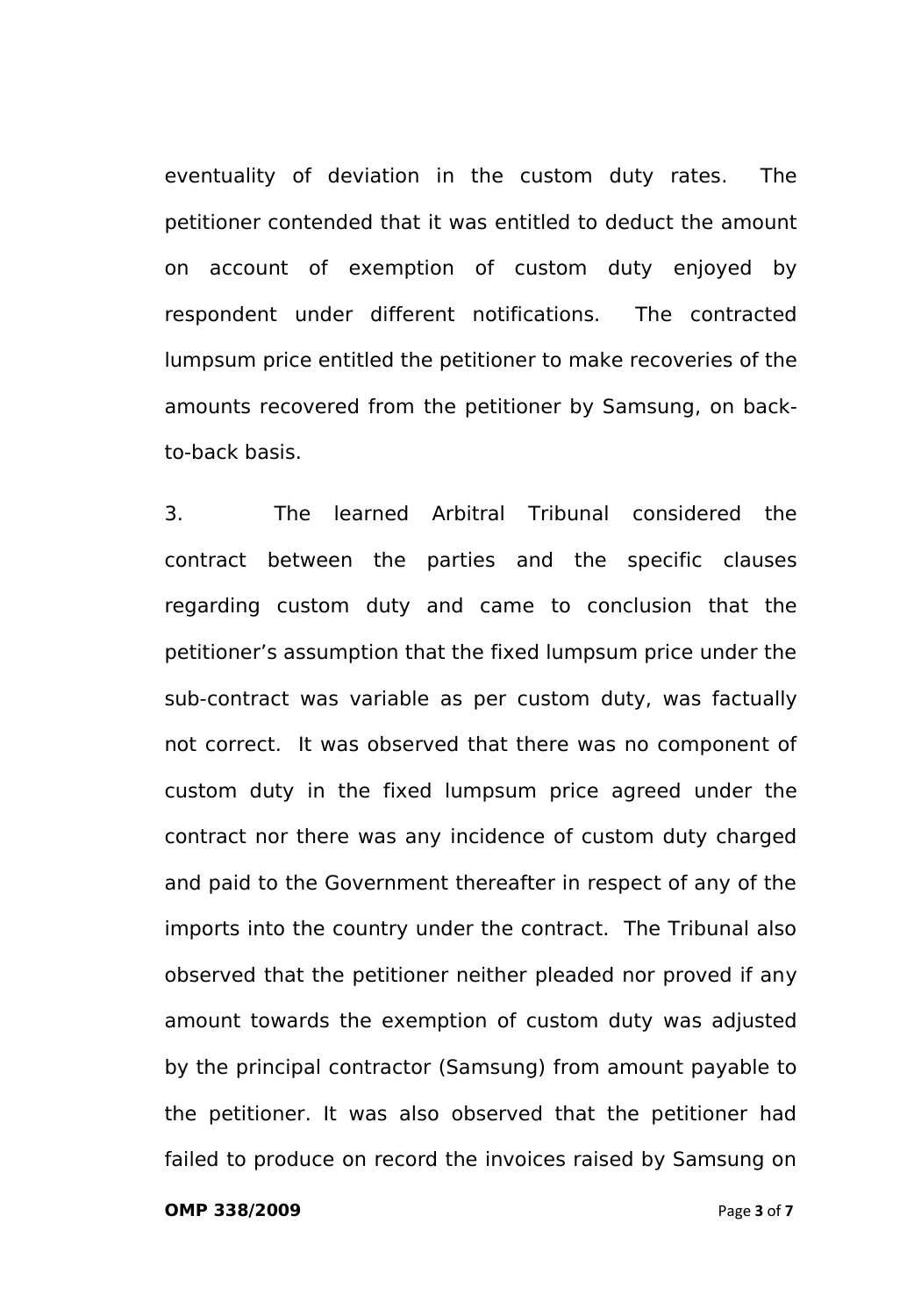them having a component of custom duty, unlike the invoices raised by the respondent on the petitioner. The Arbitral Tribunal thus came to conclusion that the petitioner was not entitled to deduct the amount from the bills of respondent and allowed the claim of the respondent regarding these deductions. There is no dispute that the claimant/respondent was entitled for vat and service tax refund and during the arbitration proceedings, the petitioner had admitted a part of the claim and undertaken to release the said amount to the respondent/claimant at the earliest and as and when the same was received by the petitioner from the principal director.

4. It is not disputed that the retention money to the tune of 25% was not paid to the claimant/respondent because of the alleged adjustments made by the petitioner and the Tribunal allowed the claim to that extent as well.

**OMP 338/2009** Page **4** of **7** 5. The petitioner has assailed the award on the ground that the Tribunal had not treated the parties with equality and acted against the elementary principle of natural justice and fair play. It is also submitted that the Tribunal had not given reasons or justification for the conclusions arrived at and there was no link between the material placed on record before the Tribunal by the petitioner and the conclusions arrived at. It is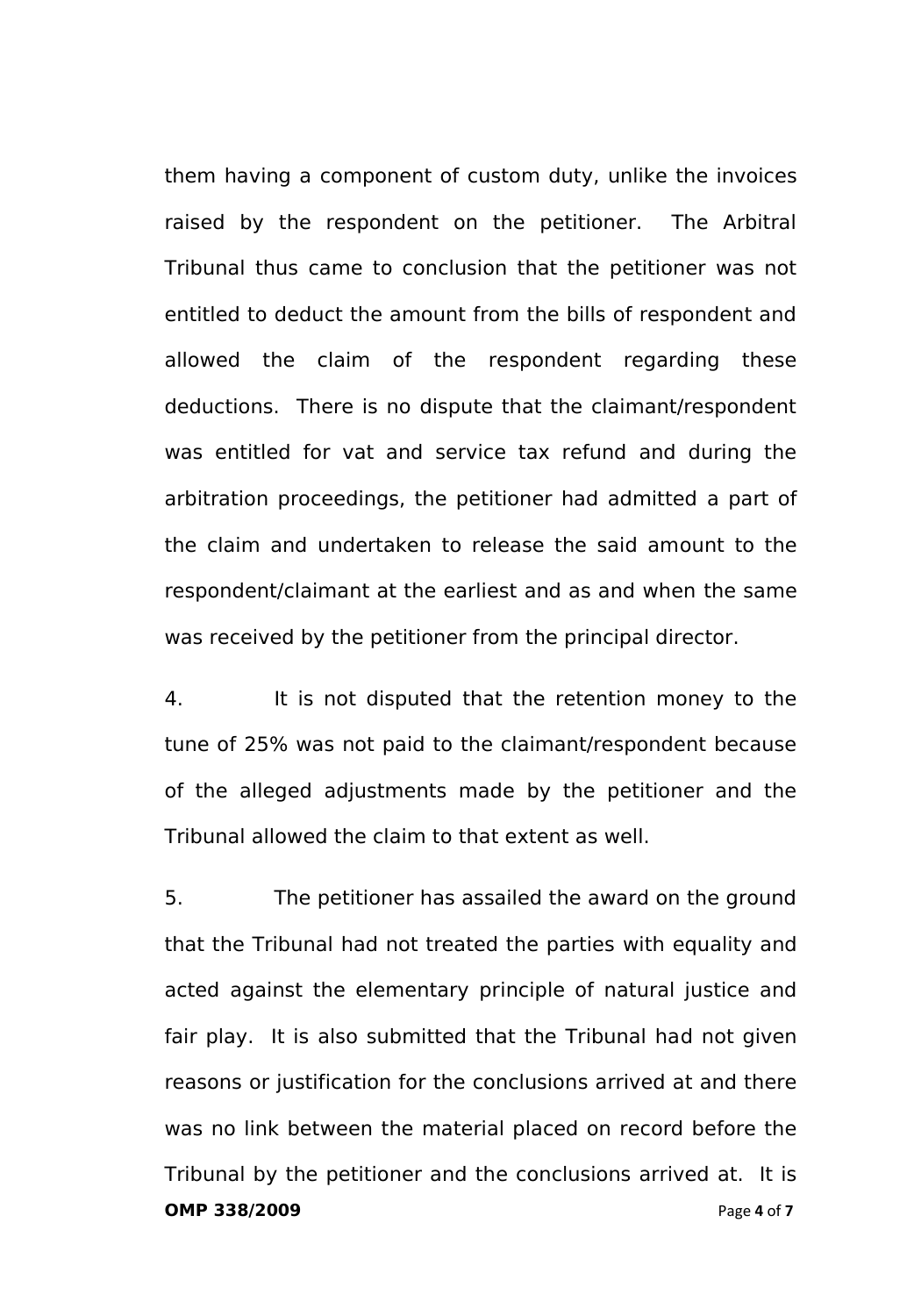also submitted that the Tribunal failed to appreciate that 'TVS sub-contract' agreement was entered on  $6<sup>th</sup>$  June, 2003, i.e. after Samsung (principal employer) had negotiated the price with the respondent. The respondent did not disclose to the Tribunal as to when the price was negotiated by Samsung and when Samsung asked the respondent no. 1 to enter into firm sub-contract with the petitioner. Thus, the award given by the Tribunal was unfair.

6. The petitioner and the respondent had entered into a written contract between them. Samsung was not a party to the contract. It was for the petitioner to consider the contract carefully at the time of entering into it. If the petitioner had entered into a contract at the instance of Samsung (principal employer), that cannot be a ground to hold that the contract between the petitioner and the respondent was a back-to-back contract and whatever deductions were made by Samsung from the petitioner's bills are liable to be borne by the respondent. The contract between the petitioner and the respondent is an independent contract and is governed by its own terms and conditions. Unless and until the contract provided that it was a back-to-back contract and all deductions made by Samsung from the petitioner would be the

**OMP 338/2009** Page **5** of **7**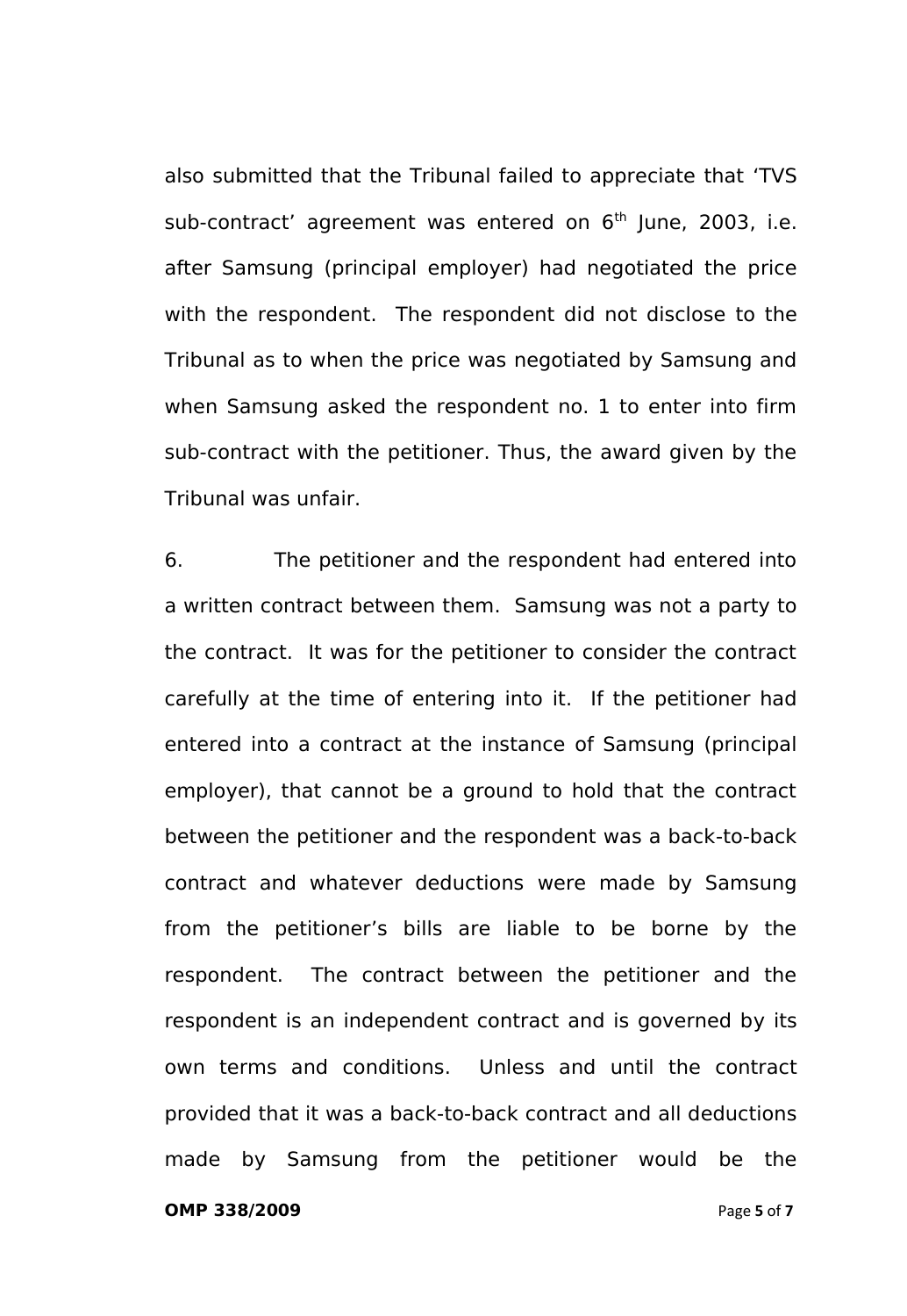responsibility of the respondent, the petitioner could not make those deductions from the respondent. The learned Arbitral Tribunal considered the terms of the contract between the parties and taking into account the terms of the contract passed the award.

7. It is settled law that under Section 34 of Arbitration and Conciliation Act, this Court does not sit as an appellate court over the decision of the Arbitral Tribunal and cannot reappreciate the evidence and arrive at a different conclusion. The Arbitral Tribunal is a judge of the facts and of law and has right to interpret the contract between the parties. This Court cannot substitute its own opinion against the opinion of the Arbitral Tribunal regarding quality, quantity and appreciation of the evidence, import of the documents and interpretation of the contract between the parties. The Court can interfere only under the circumstances as enumerated under Section 34 of the Arbitration and Conciliation Act 1996. The petitioner in this case had challenged the award only on vague and unspecified grounds. Though the award analysed the contract between the parties and gave detailed reasoning, still it is alleged that the award is an unreasoned award. The award has considered what were the relevant documents effective between the